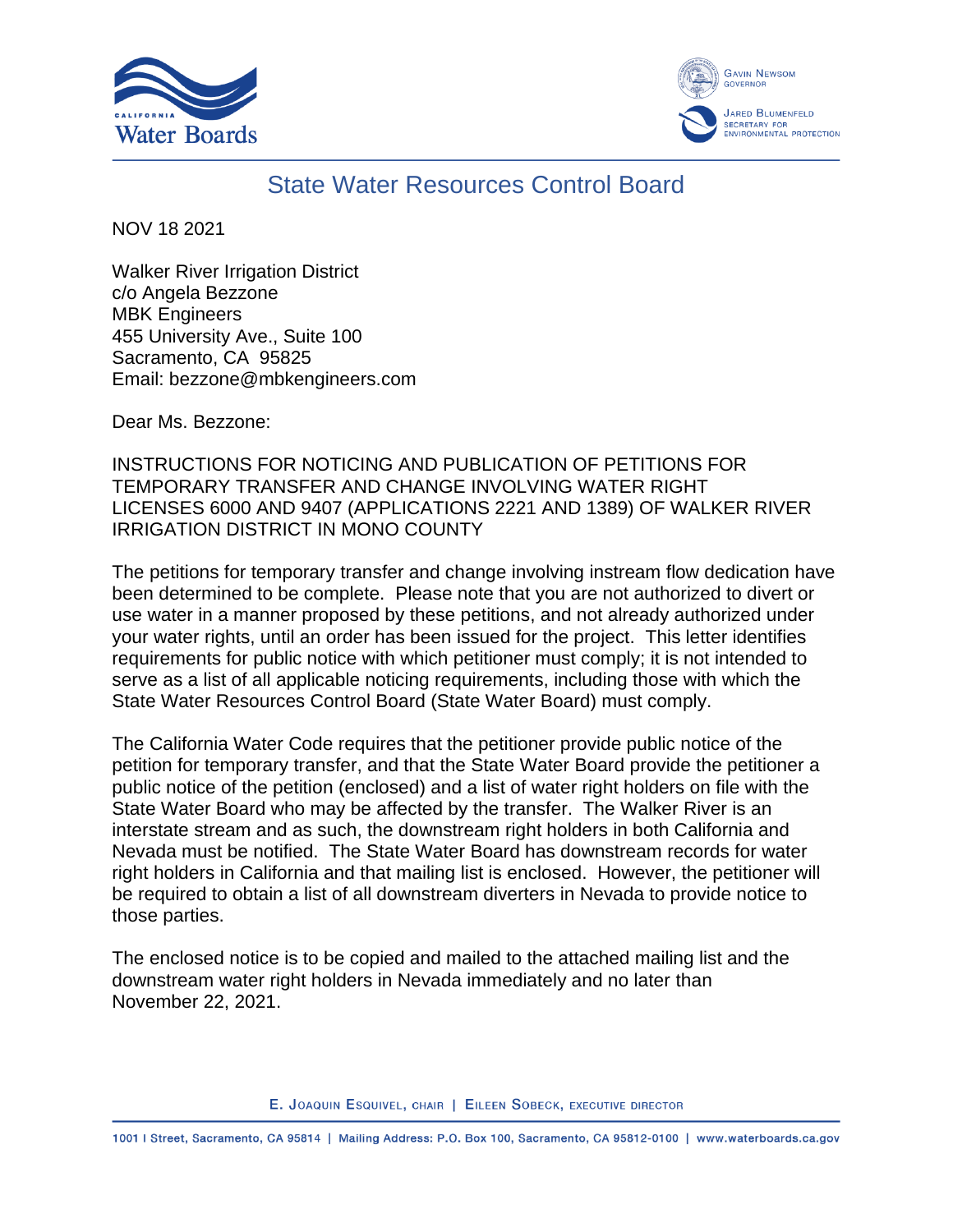Licenses 6000 and 9407 involve waters of the Walker River adjudicated by the United States District Court for the District of Nevada in the federal Walker River Decree *(United States of America v. Walker River Irrigation District*, Case In Equity, C-125). Thus, in addition to applicable California law, the change petitions must be processed in accordance with the Amended Administrative Rules and Regulations adopted by the federal district court in Case No. C-125, as amended through June 3, 1996. Therefore, you are directed to have the public notice published, five times during a period of four consecutive weeks, in each of the newspapers listed below, commencing no later than November 22, 2021 and ending on or before December 20, 2021.

The Record-Courier 1503 Highway 395, Suite G Gardenerville, NV 89410

Mason Valley News 41 North Main Street Yerington, NV 89447

Mammoth & Eastern Sierra Times Sierra Center Mall, 452 Old Mammoth Rd. P.O. Box 3929 Mammoth Lakes, CA 93546

Mineral County Independent-News 501 D Street, P.O. Box 1270 Hawthorne, NV 89415

Please note that the Mineral County Independent-News publishes once a week.

PLEASE NOTE THAT FAILURE TO COMMENCE PUBLICATION ON OR BEFORE THE REQUIRED DATE WILL MAKE IT NECESSARY FOR YOU TO HAVE A REVISED NOTICE PUBLISHED. The expense of publication is to be paid by the petitioner.

You must file with the State Water Board, the United States Board of Water Commissioners, and the Nevada State Engineer, proof of publication within 30 days after the final date of publication of the last published notice, and no later than by January 19, 2022. Proof of publication shall consist of an affidavit of the publisher or foreman of the newspaper, attached to a copy of the notice, as published.